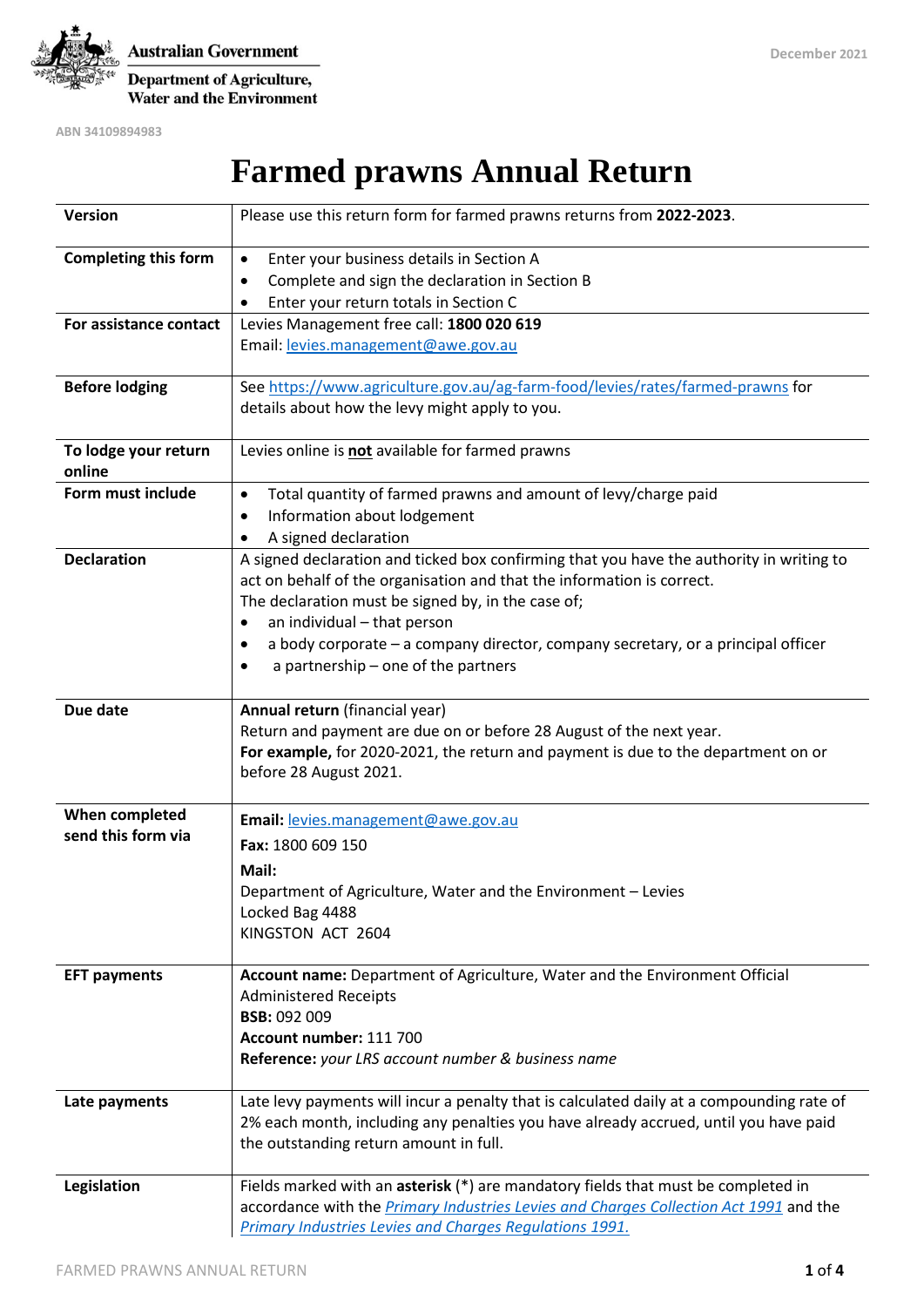**Australian Government** Department of Agriculture, **Water and the Environment** 

|                                                                                                                                                                                                                                                                                                                                                                                                                   | <b>OFFICE USE ONLY</b>                |  |  |  |  |  |
|-------------------------------------------------------------------------------------------------------------------------------------------------------------------------------------------------------------------------------------------------------------------------------------------------------------------------------------------------------------------------------------------------------------------|---------------------------------------|--|--|--|--|--|
|                                                                                                                                                                                                                                                                                                                                                                                                                   | Date:                                 |  |  |  |  |  |
| <b>Farmed prawns Annual Return</b>                                                                                                                                                                                                                                                                                                                                                                                | Return ID:                            |  |  |  |  |  |
|                                                                                                                                                                                                                                                                                                                                                                                                                   | Signed:                               |  |  |  |  |  |
| <b>SECTION A: Lodgement details</b>                                                                                                                                                                                                                                                                                                                                                                               |                                       |  |  |  |  |  |
|                                                                                                                                                                                                                                                                                                                                                                                                                   |                                       |  |  |  |  |  |
| LRS account number                                                                                                                                                                                                                                                                                                                                                                                                | Year ended*<br>$\sqrt{2}$<br>$\prime$ |  |  |  |  |  |
| Please note that your LRS account number is required for account management purposes.                                                                                                                                                                                                                                                                                                                             |                                       |  |  |  |  |  |
| ABN/ACN*                                                                                                                                                                                                                                                                                                                                                                                                          |                                       |  |  |  |  |  |
| Name*                                                                                                                                                                                                                                                                                                                                                                                                             |                                       |  |  |  |  |  |
| Please note that name can be either the name of a company or an individual. Please use whichever is most relevant.                                                                                                                                                                                                                                                                                                |                                       |  |  |  |  |  |
| Address*                                                                                                                                                                                                                                                                                                                                                                                                          |                                       |  |  |  |  |  |
| Postal Address*                                                                                                                                                                                                                                                                                                                                                                                                   |                                       |  |  |  |  |  |
| Phone                                                                                                                                                                                                                                                                                                                                                                                                             | Fax                                   |  |  |  |  |  |
| Email                                                                                                                                                                                                                                                                                                                                                                                                             |                                       |  |  |  |  |  |
| Method of payment: EFT $\Box$ Cheque $\Box$ Money Order $\Box$ Levy/Charge paid*                                                                                                                                                                                                                                                                                                                                  | \$                                    |  |  |  |  |  |
| Date deposited: $\frac{1}{\sqrt{1-\frac{1}{2}}}\frac{1}{\sqrt{1-\frac{1}{2}}}\frac{1}{\sqrt{1-\frac{1}{2}}}\frac{1}{\sqrt{1-\frac{1}{2}}}\frac{1}{\sqrt{1-\frac{1}{2}}}\frac{1}{\sqrt{1-\frac{1}{2}}}\frac{1}{\sqrt{1-\frac{1}{2}}}\frac{1}{\sqrt{1-\frac{1}{2}}}\frac{1}{\sqrt{1-\frac{1}{2}}}\frac{1}{\sqrt{1-\frac{1}{2}}}\frac{1}{\sqrt{1-\frac{1}{2}}}\frac{1}{\sqrt{1-\frac{1}{2}}}\frac{1}{\sqrt{1-\frac{$ |                                       |  |  |  |  |  |
| <b>SECTION B: Declaration</b>                                                                                                                                                                                                                                                                                                                                                                                     |                                       |  |  |  |  |  |

**Declaration: I declare that to the best of my knowledge the information contained on this return form and any attachments is correct in every essential detail.** Giving false or misleading information is a criminal offence.

| Title      | First name*                                                                                                                                                                                                        | Last name* |  |  |  |  |
|------------|--------------------------------------------------------------------------------------------------------------------------------------------------------------------------------------------------------------------|------------|--|--|--|--|
|            | I have the authority to sign this declaration as a director, secretary or principal officer of the body<br>corporate, partner, owner or other person, authorised in writing to act on behalf of this organisation. |            |  |  |  |  |
| Signature* |                                                                                                                                                                                                                    | Date*      |  |  |  |  |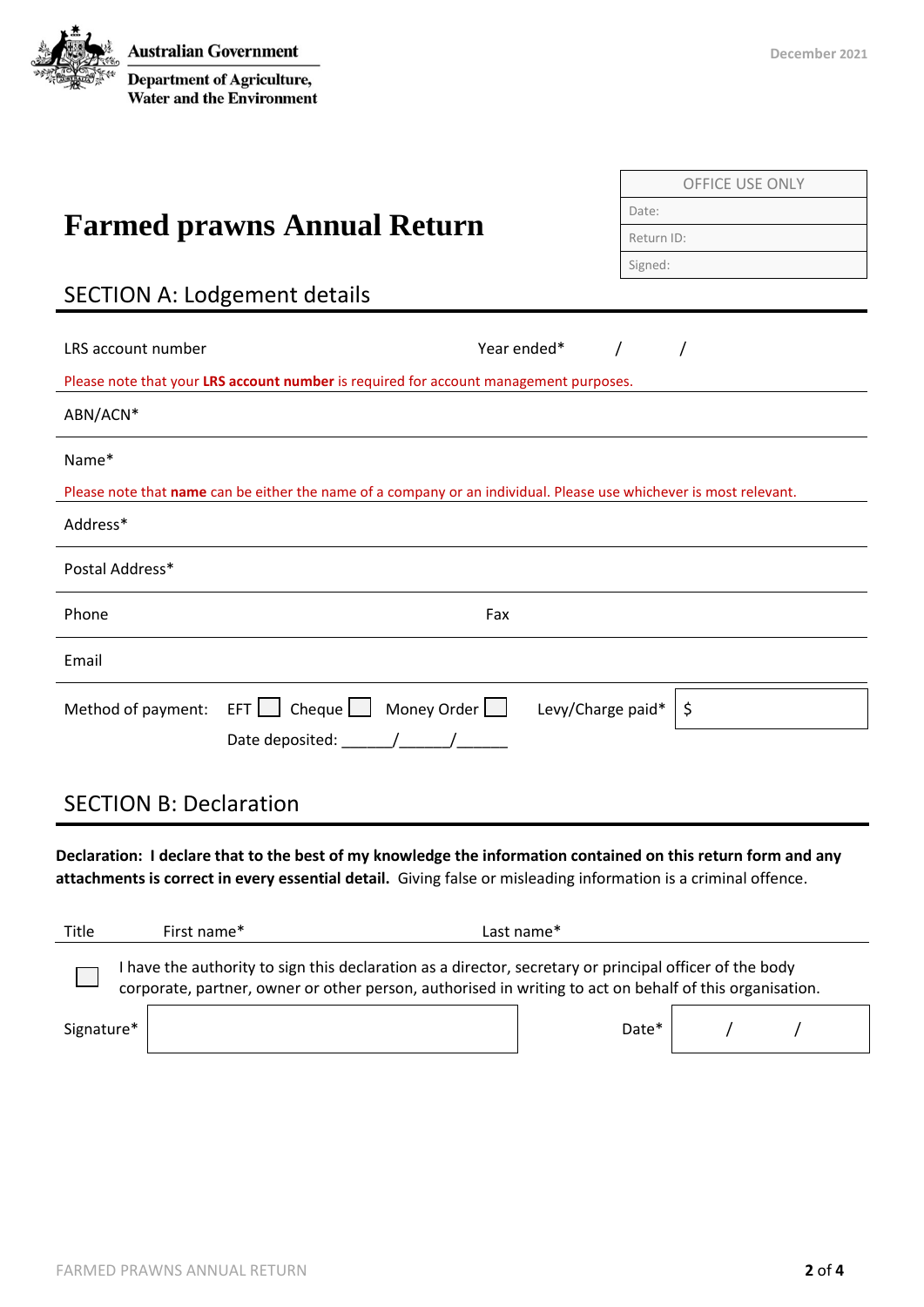

# SECTION C: Total quantity and levy details

#### **Domestic levy**

| Commodity:<br><b>Farmed prawns</b>      | LMU | (i)<br>Weight<br>produced* | (ii)<br>Weight<br>delivered for<br>storage* | $(i) - (ii) = (iii)$<br>Weight of<br>leviable<br>prawns* | (iv)<br>Levy rate | $(iii) \times (iv) =$<br>Levy payable* |
|-----------------------------------------|-----|----------------------------|---------------------------------------------|----------------------------------------------------------|-------------------|----------------------------------------|
| Banana prawn                            | 121 | 1a                         | 1 <sub>b</sub>                              | 01                                                       | 6.65 cents/kg     | \$                                     |
| Black tiger prawn                       | 121 | 2a                         | 2 <sub>b</sub>                              | 02                                                       | 6.65 cents/kg     | \$                                     |
| Brown tiger prawn                       | 121 | 3a                         | 3 <sub>b</sub>                              | 03                                                       | 6.65 cents/kg     | \$                                     |
| Kuruma prawn                            | 121 | 4a                         | 4b                                          | 04                                                       | 6.65 cents/kg     | \$                                     |
| School prawn                            | 121 | 5a                         | 5b                                          | 05                                                       | 6.65 cents/kg     | \$                                     |
| <b>FARMED PRAWNS LEVY SUB TOTAL (A)</b> |     |                            |                                             |                                                          |                   | \$                                     |

#### **Export charge**

| Commodity:<br><b>Farmed prawns</b> | LMU | (i)<br>Weight exported* | (iii)<br>Charge rate | $(i) \times (ii) =$<br>Charge payable* |
|------------------------------------|-----|-------------------------|----------------------|----------------------------------------|
| Banana prawn                       | 121 | 06                      | 6.65 cents/kg        | \$                                     |
| Black tiger prawn                  | 121 | 07                      | 6.65 cents/kg        | \$                                     |
| Brown tiger prawn                  | 121 | 08                      | 6.65 cents/kg        | \$                                     |
| Kuruma prawn                       | 121 | 09                      | 6.65 cents/kg        | \$                                     |
| School prawn                       | 121 | 10                      | 6.65 cents/kg        | \$                                     |
|                                    | \$  |                         |                      |                                        |

#### **TOTAL LEVY/CHARGE PAYABLE (A)+(B)**  $\Big\vert$  \$

GST is not applied to Australian Government levies and charges.